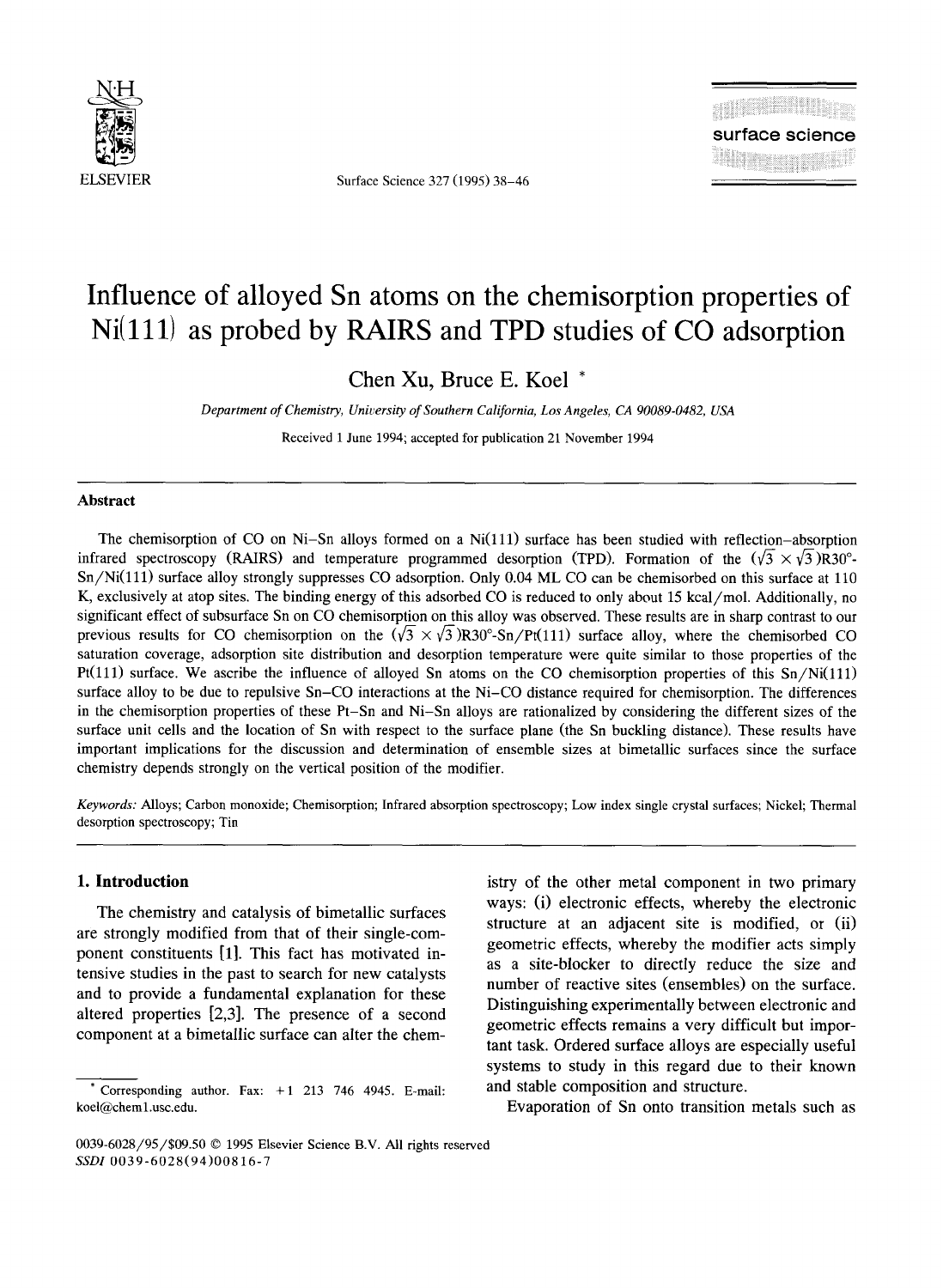Ni, Pd, Pt, Rh, Ru and Cu, and subsequent annealing can produce well-ordered surface alloys [3-9]. These surface alloys are often very stable and comprised of a single layer of the alloy on top of the substrate. In several cases it has been found that Sn atoms are almost coplanar with the substrate surface atoms, with some outward buckling of Sn atoms. The magnitude of the buckling has been correlated to the lattice mismatch of Sn with the substrate [5]. The buckling for  $\text{Sn}/\text{Pt}(111)$  is about 0.022 nm [4], while the buckling for  $Sn/Ni(111)$  is about 0.046 nm [5,6]. Previously, we have systematically studied the adsorption behavior of  $Sn/Pt(111)$  surface alloys  $[10-$ 16]. It is interesting to now compare the chemisorption properties of  $Sn/Ni(111)$  and  $Sn/Pt(111)$  surface alloys and to address the influence of the magnitude of Sn buckling on the chemistry of these bimetallic surfaces.

Herein we report on CO adsorption studies designed to probe the surface chemistry. The adsorption of  $CO$  on  $Ni(111)$  has been intensively studied in the past with many surface science techniques [17-23]. However, some new information is still forthcoming regarding this system. For instance, CO adsorption was originally assigned to the bridge-site at 0.5 ML using high resolution electron energy loss spectroscopy (HREELS), which shows a single  $v_{\text{co}}$ vibrational peak at 1905 cm<sup>-1</sup> [17,20,21]. But, a recent surface-extended X-ray-absorption fine-structure (SEXAFS) study [24] shows that CO occupies threefold hollow sites at 0.5 ML CO coverage. The formation of the  $(\sqrt{3} \times \sqrt{3})R30^{\circ}$ -Sn/Ni(111) surface alloy completely removes the threefold-Ni hollow site. Therefore, our experiments also allow us to determine whether CO still adsorbs in this site, even though one of the Ni atoms is replaced by Sn. Briefly, we find that CO chemisorption is strongly suppressed because of the removal of the threefold-Ni hollow site. Furthermore, even the twofold-Ni bridge sties are blocked and CO chemisorbs only on Ni atop sites on the  $(\sqrt{3} \times \sqrt{3})R30^{\circ}$ -Sn/Ni(111) surface alloy.

#### **2. Experimental section**

The experiments were carried out in a two-stage ultrahigh vacuum chamber equipped with a quadrupole mass spectrometer (QMS) and optics for low energy electron diffraction (LEED), Auger electron spectroscopy (AES), and reflection-absorption infrared spectroscopy (RAIRS). The top stage is used for RAIRS studies and has a volume of 0.3 L and two CaF<sub>2</sub> windows to transmit infrared light. This stage also has a sputter ion gun and ion gauge and can be separated from the main chamber with a gate valve for performing high pressure studies. The main chamber is pumped with an ion pump and a turbopump with a base pressure of  $1 \times 10^{-10}$  Torr.

The RAIRS spectra were taken by using a Mattson Galaxy 6020 Fourier-transform infrared (FTIR) spectrometer with a MCT detector. A typical spectrum was obtained by signal averaging 1000 scans in a 4 min period with a resolution of 4 cm<sup>-1</sup>.

The  $(\sqrt{3} \times \sqrt{3})R30^{\circ}$ -Sn/Ni(111) surface alloys were prepared by evaporating Sn onto a  $Ni(111)$ surface and subsequently annealing the sample to 1000 K. It has been shown previously that this



Ni-Sn Surface Alloy + Defects



Fig. 1. Structures for the  $(\sqrt{3} \times \sqrt{3})R30^{\circ}Sn/Ni(111)$  surface alloy.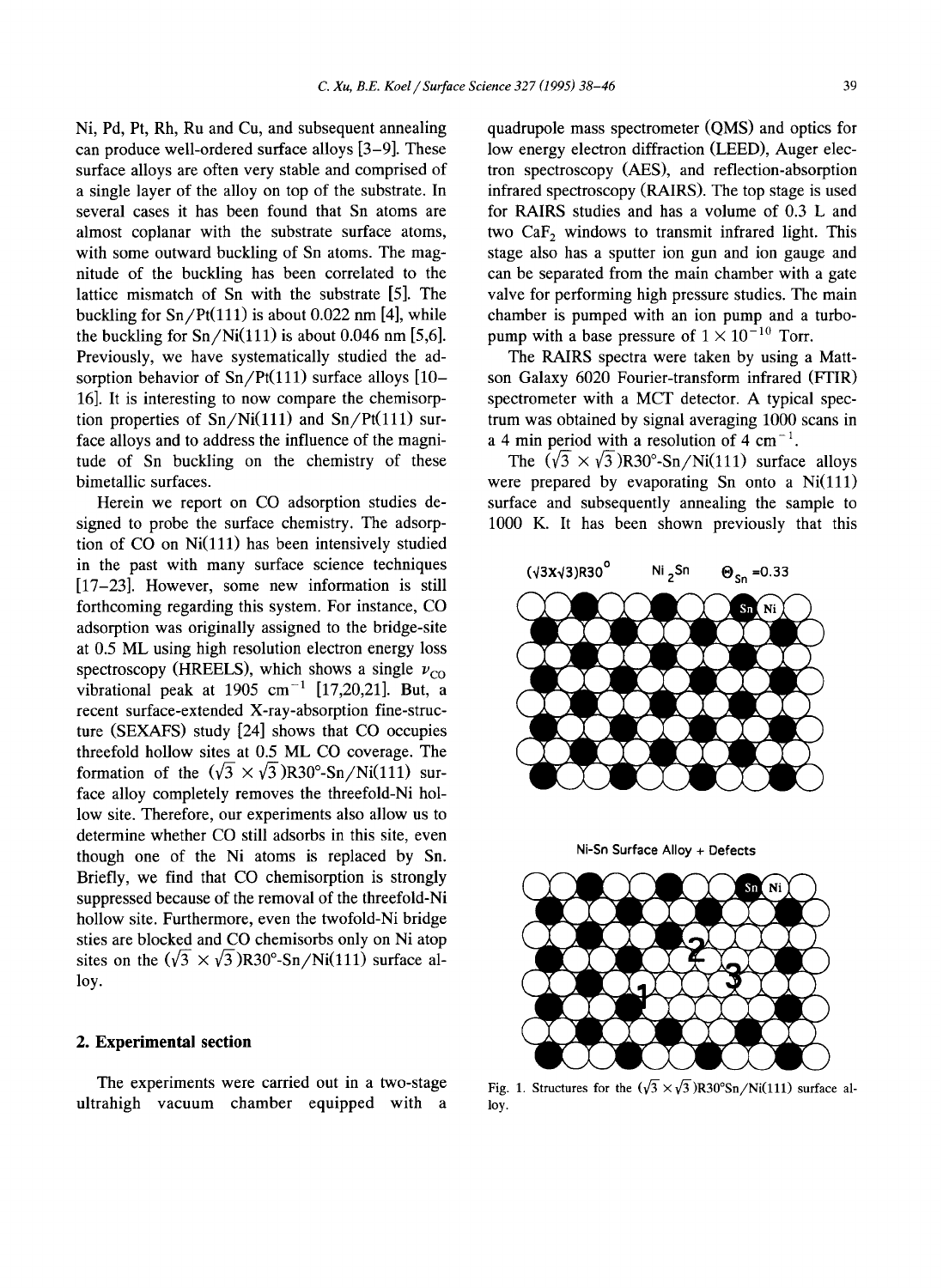annealing has no effect on the Sn AES intensity for an initial Sn coverage less than 0.33 ML, while annealing a surface precovered with 0.33-1.0 ML Sn always reduces the Sn AES intensity to the same value corresponding to 0.33 ML [6]. This break point has been used to calibrate the Sn coverage. Two different  $Sn/Ni(111)$  surface alloys have been prepared for use in our experiments. The first one was prepared by evaporating about 0.8 ML Sn onto the  $Ni(111)$  surface and subsequently annealing at  $1000$ K for 1 min. The second one was produced by evaporating 0.3 ML Sn onto the surface and annealing to 1000 K for 1 min. After annealing, the Sn coverage on this latter surface corresponded to  $\approx 0.29$  ML in AES. The second surface, therefore, has a Sn deficiency of  $\approx 0.04$  ML compared to the first one. Both surfaces show a very good and visually identical  $(\sqrt{3} \times \sqrt{3})R30^\circ$  LEED pattern. For brevity, the first surface will be referred to as the  $\sqrt{3}$ surface alloy, as derived from the alkali ion scattering spectroscopy (ALISS) studies of Ku and Overbury [6], and the second one as the "defective"  $\sqrt{3}$ surface alloy. A schematic drawing of the  $\sqrt{3}$  surface alloy is provided in Fig. la. In Fig. lb, a possible structure for the defective  $\sqrt{3}$  surface alloy is also provided. On this surface we distinguish between three different threefold hollow ensembles in Ni-rich patches: site 1 comprised of both Sn and Ni atoms, site 2 which contains only Ni atoms but has Sn atoms as nearest-neighbors, and site 3 which contains no Sn atom nor has Sn atoms as nearestneighbors.

# **3. Results**

# 3.1. CO chemisorption on  $(\sqrt{3} \times \sqrt{3})R30^{\circ}$ -Sn/ *Ni(lll) surface alloys*

A series of TPD spectra for increasing CO exposures are shown in Fig. 2. A single desorption peak was observed at 253 K independent of CO coverage. At high CO exposures, a high temperature tail near 280 K begins to develop, but this is probably due to desorption from the sample holder or crystal edges and back (see below). AES spectra taken after TPD experiments show a clean surface without any trace



Fig. 2. CO TPD on the  $\sqrt{3}$  Sn/Ni(111) surface alloy.

of carbon or oxygen, indicating completely reversible adsorption of CO on the  $\sqrt{3}$  surface alloy. Using the well-known CO coverage of 0.5 ML on clean  $Ni(111)$  at 300 K [21] and the TPD areas, we can determine that the saturation coverage of CO on the  $\sqrt{3}$  surface alloy is 0.04 ML, only 9% of the saturation coverage of CO on clean Ni(111). *The ability of Ni(lll) to chemisorb CO is strongly reduced by the presence of 0.33 ML Sn alloyed in the surface layer.* Another influence of Sn is indicated by the strong reduction of the CO desorption temperature. On  $Ni(111)$ , CO desorbs principally in a peak at 430 K. Using Redhead analysis [25], the change in the CO desorption temperature corresponds to a binding energy decrease of 11.4 kcal/mol. These results can be contrasted to those obtained on the  $(\sqrt{3} \times \sqrt{3})R30^{\circ}$ -Sn/Pt(111) surface alloy. Both the saturation coverage and binding energy of CO is only slightly reduced on the  $\sqrt{3}$  Sn/Pt(111) surface alloy compared to  $Pt(111)$  [10].

As mentioned above, the  $\sqrt{3}$  surface alloy produced using the procedure described in the experimental section is a true surface alloy and comprises only a single Sn-containing layer [5,6]. No subsurface Sn was detected using ALISS [5,6]. However, if one evaporates more than 1 ML Sn onto the surface and anneals to 1000 K, substantial subsurface Sn can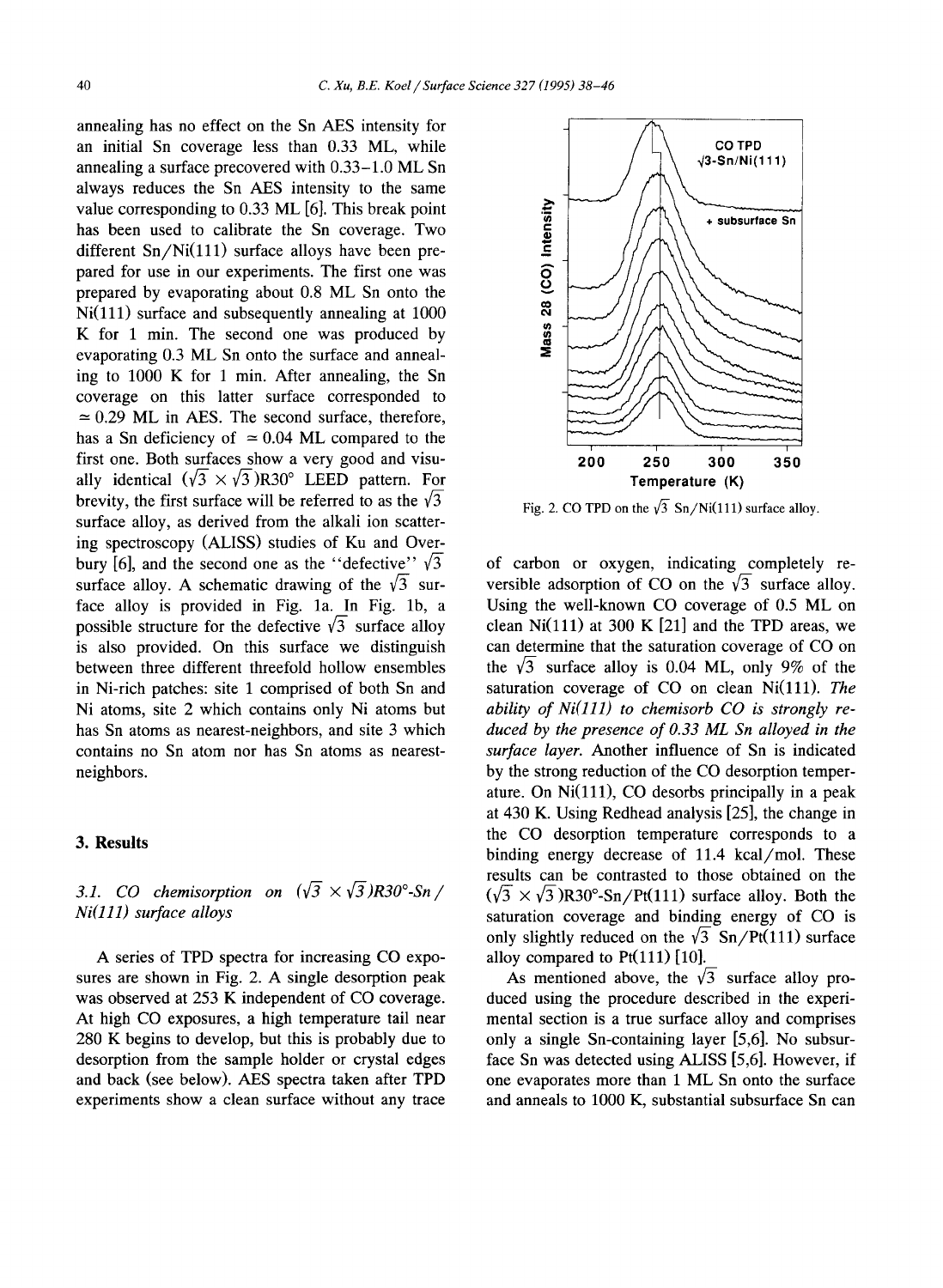

Fig. 3. RAIRS of CO on the  $\sqrt{3}$  Sn/Ni(111) surface alloy.

be detected using ALISS [5,6]. The first layer structure remains the same in both cases [6]. Therefore, it is interesting to address the influence of subsurface Sn on the adsorption behavior of CO. To produce the  $\sqrt{3}$  surface alloy with subsurface Sn, we evaporated  $3$  layers of Sn on Ni $(111)$  and then annealed the surface to 1000 K. LEED shows a sharp  $(\sqrt{3})$  $\times \sqrt{3}$ )R30° pattern and AES measurements show an increased Sn AES signal compared to 0.33 ML. TPD spectra taken after saturation CO exposures on this surface show desorption traces very similar to the  $\sqrt{3}$ surface alloy, but with a temperature shift to lower desorption temperature by about 10 K. This indicates only a small influence of subsurface Sn on CO adsorption. Since the influence of subsurface Sn can only be electronic in nature, this result is consistent with a small electronic effect of Sn on CO adsorption on  $Ni(111)$ .

CO adsorption on the  $\sqrt{3}$  surface alloy has also been studied with RAIRS. Fig. 3 shows a series of RAIRS spectra for different conditions. The spectra for curves  $(a)$ - $(c)$  were taken after increasing CO

exposure at 120 K. Only vibrational modes above 2000 cm<sup>-1</sup> were observed on this  $\sqrt{3}$  surface alloy. Thus, no CO was adsorbed on twofold bridge or threefold hollow sites. CO only adsorbs on the  $\sqrt{3}$ surface alloy at atop sites. However, we did observe two peaks at 2046 and 2066  $cm^{-1}$ . Both peaks are very sharp (FWHM =  $12 \text{ cm}^{-1}$ ) and their position is independent of the CO coverage. An annealing series is also shown in Fig. 3, as curves  $(c)$ – $(f)$ . Annealing to 150 K does not cause a significant change in the RAIRS spectra. Annealing to 200 K causes a small drop in the intensity of the high frequency peak and a slight increase in the size of the low frequency peak. Increasing the annealing temperature further to 255 K completely desorbs CO from the surface. This is in good agreement with the TPD results showing that CO desorbs in a single peak at 253 K. Two RAIRS peaks were always observed independent of the initial Sn coverage (varying from 0.4 to 3 ML). However, the relative intensity of the two peaks varies with the preparation conditions (initial Sn coverage and annealing time at 1000 K).

# 3.2. CO chemisorption on a defective  $\sqrt{3}$ -Sn/ *Ni(lll) alloy*

Since the adsorption of CO on the  $\sqrt{3}$  surface alloy is so strongly suppressed, we also studied the adsorption of CO on defective surface alloys which had a surface Sn concentration of only about 0.29 ML. Nonetheless, a sharp  $(\sqrt{3} \times \sqrt{3})R30^\circ$  LEED pattern was also observed for these defective surface alloys. TPD spectra after increasing CO exposures on the defective surface alloy are shown in Fig. 4. A small CO background curve (taken with the surface covered with five layers of Sn) is subtracted from all of the spectra. At small CO coverages, we first see a desorption peak at 423 K. With increasing CO exposures, two peaks at 251 and 310 K also form. Assuming first-order desorption kinetics and a preexponential factor of  $1 \times 10^{-13}$ , Redhead analysis can be used to convert these two desorption temperatures to binding energies of 15 and 19 kcal/mol, respectively.

In Fig. 5, we directly compare the CO TPD spectra for saturated coverages of CO on a defective surface alloy with that from the  $\sqrt{3}$  surface alloy and  $Ni(111)$ . CO TPD spectra from  $Ni(111)$  surfaces is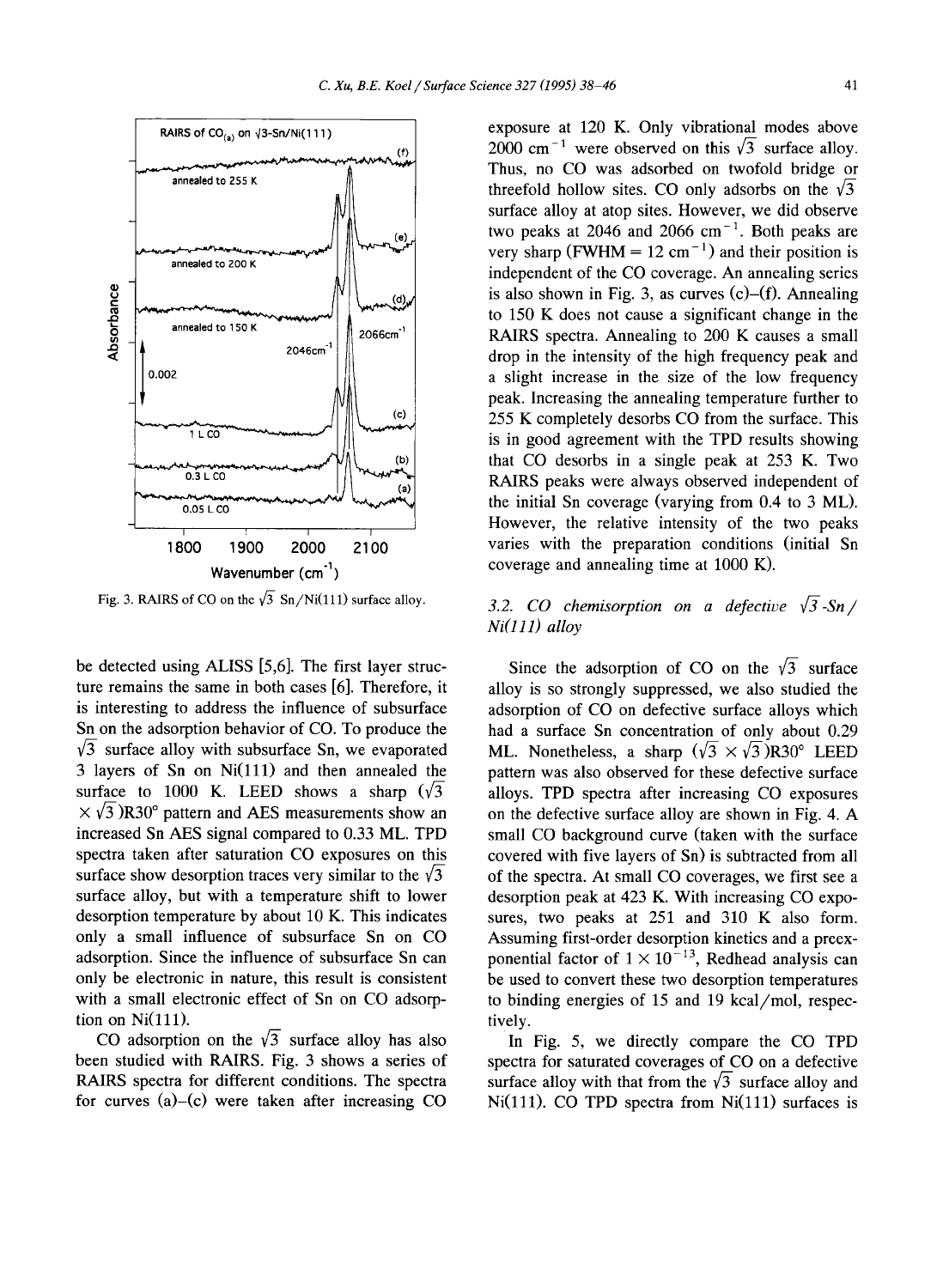

Fig. 4. CO TPD on a defective surface alloy.



Fig. 5. Comparison of CO TPD on Ni(111),  $\sqrt{3}$  surface alloy and a defective surface alloy.

dominated by a large peak at 428 K. A broad shoulder at lower desorption temperatures is also seen, which arises from repulsive CO-CO interactions in the so-called "compressed CO layer" at high CO coverages. Comparing the curve for Ni(111) to that from the defective surface alloy, the desorption temperature of the dominant peak at 428 K only shifts slightly to 423 K. The intensity of this peak, however, is reduced by a factor of three with the presence of 0.29 ML Sn in the surface layer. At the expense of intensity in this peak, two clearly identifiable peaks at lower desorption temperature appear. The peak at 423 K can be correlated to Ni(111)-like sites. By comparison to the curve from the  $\sqrt{3}$ surface alloy the peak at 251 K is attributed to the desorption of CO on the regular sites of the  $\sqrt{3}$ surface alloy. The peak at 310 K is therefore related to sites characteristic of the defective surface alloy. Since both the  $\sqrt{3}$  surface alloy sites and Ni(111)-like sites show almost identical desorption temperatures as their respective, defect-free surfaces, the defects exert only a very local influence on the surface chemistry. From the coverage calculated from the TPD areas and the amount of Ni-rich patches estimated from AES, we believe that the desorption peak at 310 K is due to CO adsorbed on site 1 ensembles and the peak at 423 K is due to ensembles like sites 2 and 3 (these sites are shown in Fig. 1). This assignment is also consistent with the CO desorption temperature change that occurs in comparing clean Ni(111) to the defective  $\sqrt{3}$  surface alloy and from the defective  $\sqrt{3}$  surface alloy to the  $\sqrt{3}$  surface alloy. The same effect which caused a strong decrease in the CO desorption temperature on the  $\sqrt{3}$ surface alloy also produces the desorption peak at 310 K on the defective surface alloy. From these results we can conclude that the strong influence of Sn on CO adsorption on  $Ni(111)$  is mostly due to a short-range interaction between Sn and CO rather than a long-range electronic effect.

Fig. 6 shows the CO uptake curve that is obtained by plotting the CO TPD areas versus the CO exposures on Ni(111) and the defective  $\sqrt{3}$  surface alloy. The saturation coverage of CO on the defective  $\sqrt{3}$ surface alloy is reduced to about 0.23 ML. By contrast, the initial sticking coefficient given by the initial slope of the uptake curves is decreased only slightly in comparison to the  $Ni(111)$  surface. This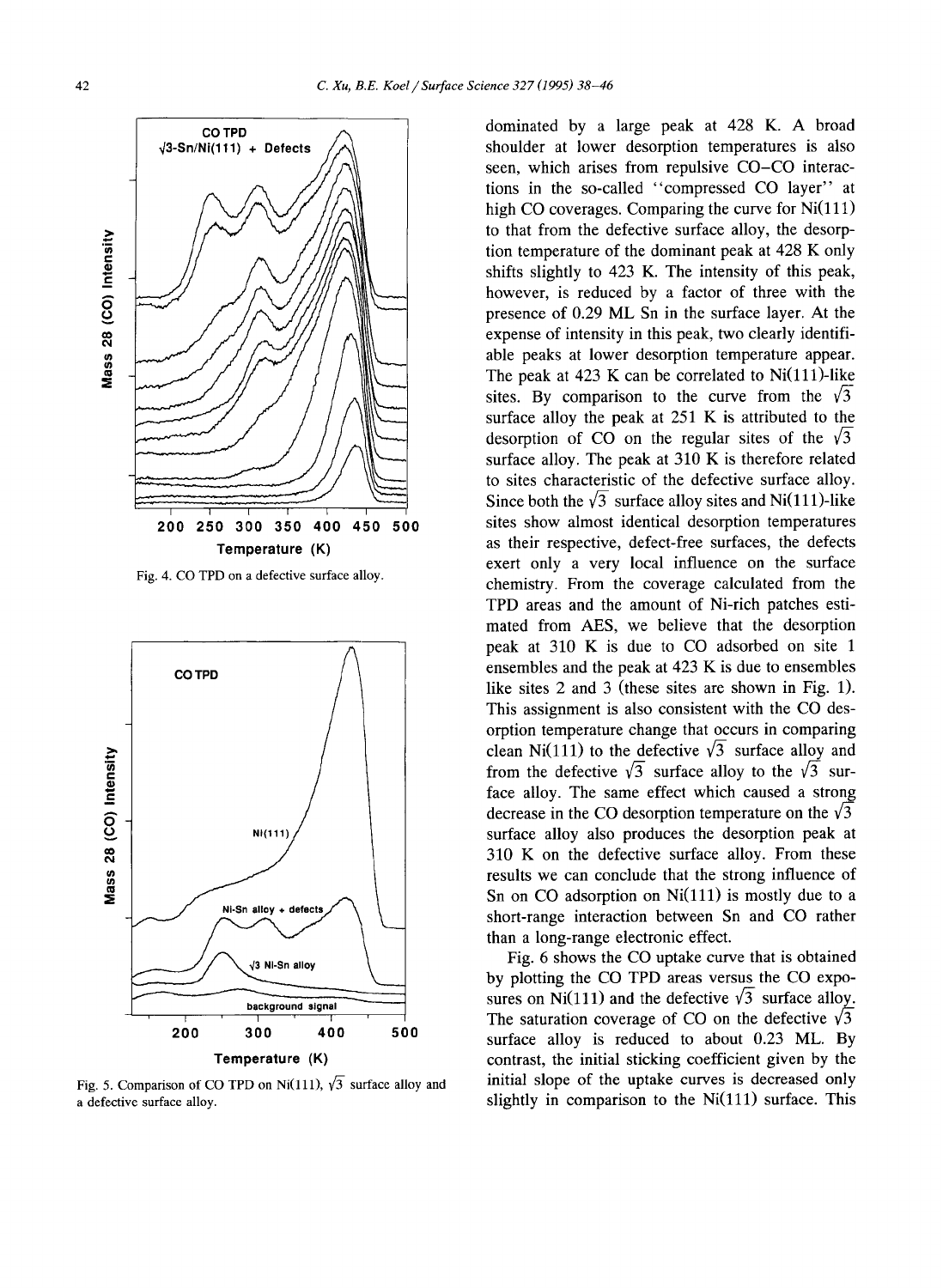

Fig. 6. CO uptake on a defective surface alloy.

result is due to the important presence of the so-called "modifier precursor" CO state on top of Sn atoms which prevents a linear decrease of the initial sticking coefficient with increasing Sn concentration in the surface layer [26].

The adsorption of CO on the defective  $\sqrt{3}$  surface alloy has also been studied with RAIRS. In Fig. 7 we compare the RAIRS spectra obtained after saturation CO exposures on Ni(111), the  $\sqrt{3}$  surface alloy, and a defective  $\sqrt{3}$  surface alloy. The RAIRS spectrum of CO on a defective  $\sqrt{3}$  surface alloy is characterized by the presence of two broad peaks at 1880 and  $2070 \text{ cm}^{-1}$ . The peak at 2070 cm<sup>-1</sup> can be assigned to CO adsorbed at atop sites, while the peak at 1880  $cm^{-1}$  can be assigned either to twofold bridge or threefold-hollow sites. These two peaks show a very different temperature dependence, which is shown in Fig. 8. The spectra in Fig. 8A were taken after dosing 0.2 L CO onto the surface at 120 K and subsequently heating to the indicated temperature. At this low CO coverage ( $\sim 0.05$  ML), two peaks are seen at higher frequencies (2048 and 2068 cm<sup>-1</sup>) and the peak at lower frequency appears near 1810



Fig. 7. Comparison of RAIRS of CO on Ni(111),  $\sqrt{3}$  surface alloy and a defective surface alloy.

 $cm<sup>-1</sup>$ . While some changes occur within each of these features with increasing temperatures, we focus here on a comparison of the two regions. At lower temperatures, both regions have similar intensities. Increasing the surface temperature causes a conversion of the intensity of the high frequency peaks to the lower frequency peak. At 300 K, the peaks above



Fig. 8. Temperature effects on RAIRS of CO on a defective surface alloy.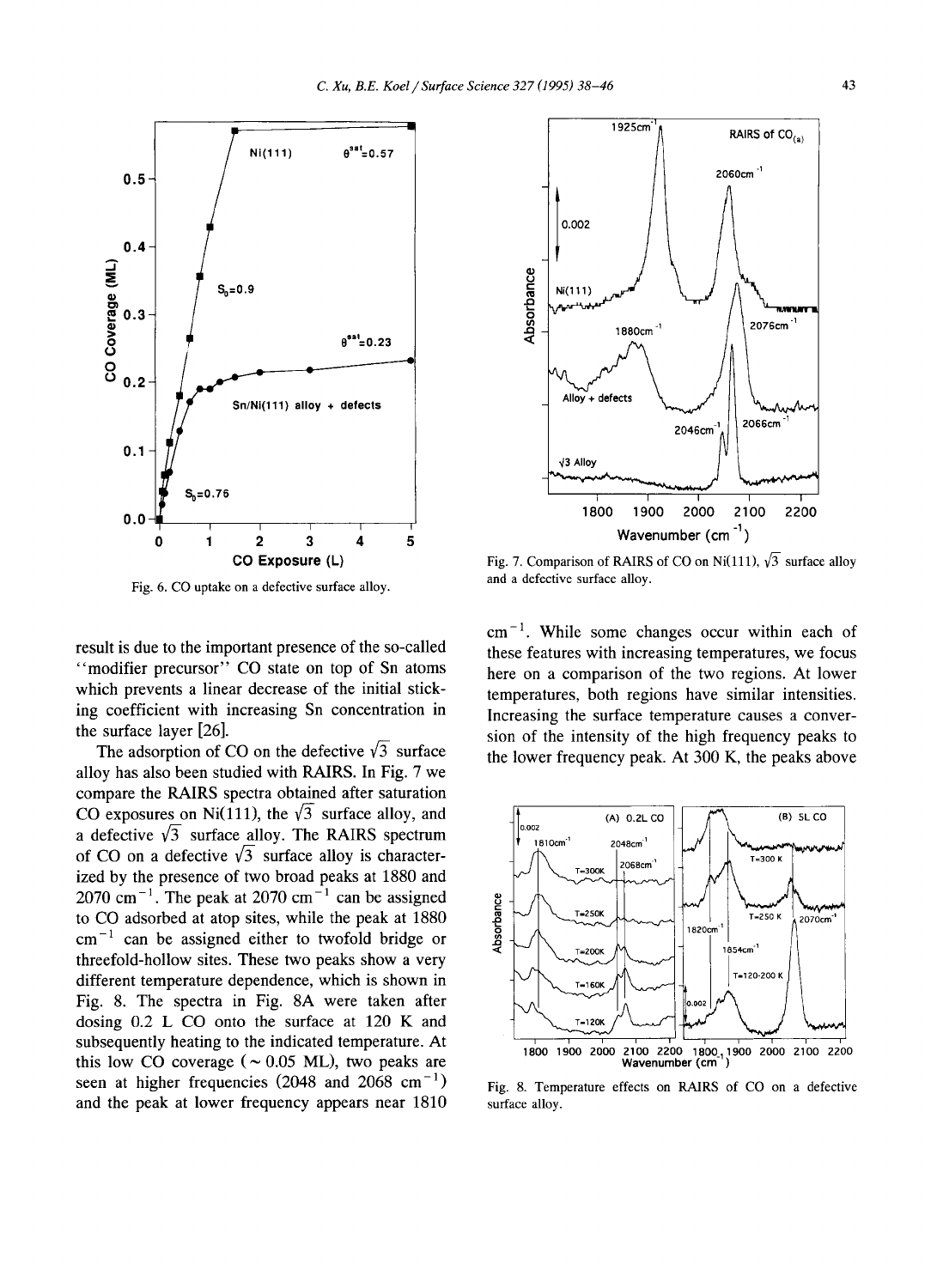$2000 \text{ cm}^{-1}$  disappear completely. This conversion is irreversible. Lowering the surface temperature does not repopulate the high frequency peaks. The conclusion that CO adsorbed on atop sites is converted to CO adsorbed on bridge or threefold hollow sites that is indicated by these results is also supported by the TPD results which shows no CO desorption below 300 K at a CO exposure of 0.2 L. Fig. 8B shows that a saturation exposure of CO at 300 K can not populate states with CO modes above  $2000 \text{ cm}^{-1}$ either. This demonstrates that CO bonded on atop sites has a much smaller binding energy compared to CO bonded on twofold bridge or threefold hollow sites. The adsorption of CO at atop sites at lower temperature and lower coverage is due to a kinetic effect which prevents the diffusion of CO from atop sites on the alloy phase regions to bridge sites at defects which have low Sn concentrations. These results can be contrasted with those for CO adsorption on the clean  $Ni(111)$  surface where the conversion between CO adsorbed on atop and bridge sites is completely reversible, the population ratio of the two sites is only determined by the temperature, and the binding energy of CO on these two sites is very similar [20].

## **4. Discussion**

The most surprising result that emerged from these experiments was the strong suppression of CO chemisorption on the  $\sqrt{3}$  surface alloy. Both the CO desorption temperature and saturation coverage are dramatically changed. This is surprising based on our previous studies of CO adsorption on  $Sn/Pt(111)$ surface alloys in which we found that the CO saturation coverage and desorption temperature of CO on the  $(\sqrt{3} \times \sqrt{3})R30^{\circ}$ -Sn/Pt(111) surface alloy are very similar to the  $Pt(111)$  surface [10]. Both  $Pt(111)$ and Ni(111) form a well-ordered  $(\sqrt{3} \times \sqrt{3})R30^{\circ}$ surface alloy with 0.33 ML Sn based on ALISS measurements [4,6]. In both cases, Sn is incorporated into the substrate surface layer; however, Sn protrndes only 0.022 nm above the surface for  $Sn/Pt(111)$  but 0.046 nm for  $Sn/Ni(111)$  [4,6]. How can we understand the dramatic difference between the Ni-Sn and Pt-Sn alloys?

Table 1 Properties of Sn, Pt, and Ni relevant to bonding in Pt-Sn and Ni-Sn alloys

|    | Work<br>function<br>$\phi$ (eV) | Electronegativity, $\chi$ |                   | Alloy heat of                                |
|----|---------------------------------|---------------------------|-------------------|----------------------------------------------|
|    |                                 | Pauling                   | Allred-<br>Rochow | formation<br>$\Delta H_{\rm f}^0$ (kcal/mol) |
| Sn | 4.42 <sup>a</sup>               | 1.8                       | 1.72              |                                              |
| Pt | 5.7 $b$                         | 2.2                       | 1.44              | $-12$ <sup>d</sup>                           |
| Ni | 5.35 <sup>c</sup>               | 1.9                       | 1.75              | $-5.6^{\circ}$                               |

<sup>a</sup> Sn(poly) [28]; <sup>b</sup> Pt(111) [28]; <sup>c</sup> Ni(111) [28]; <sup>d</sup> Pt<sub>3</sub>Sn [29];  $e$  Ni<sub>3</sub>Sn [30].

A key question to be answered certainly concerns whether the change in  $CO$  adsorption on  $Ni(111)$ from alloying is due to an electronic or geometric effect. Both our intuition and experimental results indicate that it is a primarily a geometric or siteblocking effect due to repulsive interactions between Sn and CO. In Table 1 we list the electronegativities of Sn, Ni, and Pt according to Pauling and Allred-Rochow. The work function of  $Sn(poly)$ ,  $Ni(111)$ and  $Pt(111)$  and heats of formation of  $Sn-Ni$  and Sn-Pt alloys are also given. The electronegativity and work function of Sn are much closer to  $Ni(111)$ than to  $Pt(111)$ . One would expect, therefore, a smaller electronic modification of the  $Ni(111)$  surface by alloyed Sn than of the  $Pt(111)$  surface. From previous investigations we know that alloyed Sn has a very small electronic effect on CO adsorption on Pt $(111)$  [10], and therefore, we would also expect a negligible electronic effect of alloyed Sn on CO adsorption on Ni(111).

Some experimental results also support this prediction. First, the presence of subsurface Sn, which can affect CO adsorption only through an indirect electronic effect, has little effect on CO adsorption. Secondly, the results on a defective surface alloy show clearly that only CO adsorbed directly on a defect site (site 1) is influenced by the presence of defect sites. By contrast, CO adsorbed on the regular  $\sqrt{3}$  surface alloy sites and on the "clean Ni" sites (sites 2 and 3) are not influenced by the presence of defect sites. Thus, there is only a short range interaction between CO and Sn which causes the strong decrease in the CO desorption temperature.

Within the context of a site-blocking model for explaining the influence of alloyed Sn atoms on CO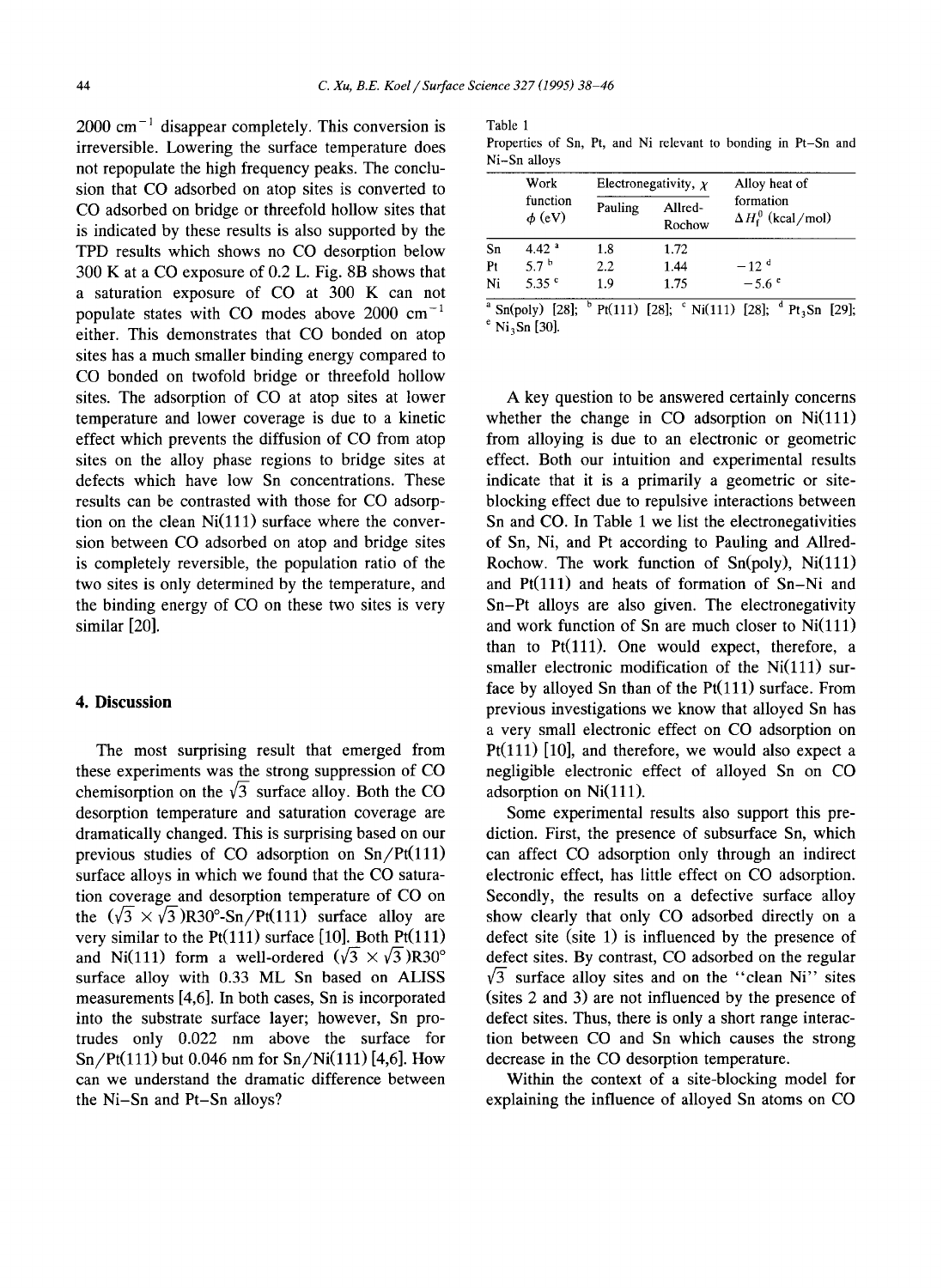adsorption on Ni(111), we present below three possible explanations for the origin of the effect.

# *4.1. Elimination of adsorption sites*

While the adsorption of CO has been extensively studied using various surface science techniques, there are still some new developments regarding the adsorption sites. Previously, the adsorption site at small coverage was assigned based on two HREELS peaks at 1816 and 1831 cm<sup>-1</sup> to the threefold and twofold bridging sites, respectively [17,21]. At higher coverages, the HREELS spectra are dominated by two peaks at about 2050 and 1900  $\text{cm}^{-1}$  which were correlated to CO adsorbed at atop and twofold bridge sites, respectively. A single peak at  $1905 \text{ cm}^{-1}$ appears at a CO coverage of 0.5 ML which gives a sharp  $c(4 \times 2)$  LEED pattern [21]. This CO species was also assigned to the twofold bridge site. However, a recent SEXAFS and LEED study reassigned this species to CO adsorbed in the three-fold hollow site [24]. On the  $\sqrt{3}$  Ni-Sn surface alloy, there are no threefold hollow sites containing only Ni atoms. Therefore, CO adsorption on three-fold Ni hollow sites is eliminated. Now, the adsorption of CO on twofold bridge sites must be very energetically unfavorable since there are plenty of the twofold Ni bridge sites present on the  $\sqrt{3}$  surface alloy but CO only adsorbs at atop sites. This explanation is not completely satisfactory since it implies that the adsorption of CO is *very* site-specific, and a question also remains as to why the binding energy of CO adsorbed at atop sites is reduced by more than 11 kcal/mol if no large electronic modification of the Ni surface exists.

#### *4.2. Repulsive interaction between Sn and CO*

Supplementary to the explanation just presented above, if there are additional direct Sn-CO interactions we can explain our results in a very satisfactory manner. Since CO does not adsorb onto Sn surfaces at temperatures exceeding 90 K, the interaction between Sn and CO is comprised mainly of weak Van der Waals forces. If the distance between Sn and CO is smaller than the sum of their Van der Waals radii, some repulsive interactions will be present. Since Sn

has a larger outward buckling on  $Sn/Ni(111)$  (0.046) nm) than on  $Sn/Pt(111)(0.022)$  nm) and Ni(111) has a smaller distance between adjacent  $Ni(111)$  atoms  $(0.249 \text{ nm})$  than Pt $(111)$  does  $(0.277)$ , the distance between the carbon atom of chemisorbed CO (bound to either Ni or Pt) and the Sn surface atom will be smaller on the  $Sn/Ni(111)$  surface alloy than on the  $Sn/Pt(111)$  surface alloy. This smaller distance can cause a substantial repulsive interaction between CO and Sn. Since the distance between a CO molecule adsorbed at a twofold Ni bridge site and a Sn atom is smaller than that between CO at an atop site and Sn, adsorption of CO on twofold Ni bridge sites could be eliminated. Adsorption of CO on atop sites is still possible, but with a much smaller binding energy because of the repulsive interactions of adsorbed CO with three adjacent Sn atoms. This argument illustrates that the influence of a modifier on the surface chemistry depends strongly on the vertical position of the modifier. *Efforts to determine ensemble sizes based on the influence of site-blockers should consider this effect.* 

Another question remains concerning why the coverage of atop-site CO on the  $\sqrt{3}$  surface alloy is so small, i.e., only 0.04 ML (9% of saturation coverage on  $Ni(111)$ ). One possible explanation is that three adjacent Sn atoms are displaced laterally due to the repulsive interaction of CO and Sn (or possibly due to CO-induced changes in the Ni electronic structure), causing the atop sites adjacent to these Sn atoms to not be available for CO adsorption. This would strongly reduce the CO saturation coverage. This explanation is supported by the much smaller vibrational linewidth of CO adsorbed on the  $\sqrt{3}$ surface alloy compared to that on  $Ni(111)$ . CO molecules adsorbed on the  $\sqrt{3}$  surface alloy are obviously well-separated and the broadening due to short range CO-CO (repulsive) interactions is therefore limited.

#### *4.3. Surface structure*

Another possible explanation, which we deem to not be very likely, is that the structural determination of the Sn/Ni(111) surface alloy was incorrect. This would mean that the  $(\sqrt{3} \times \sqrt{3})R30^{\circ}$ -Sn/Ni(111) surface alloy has a totally different structure than the